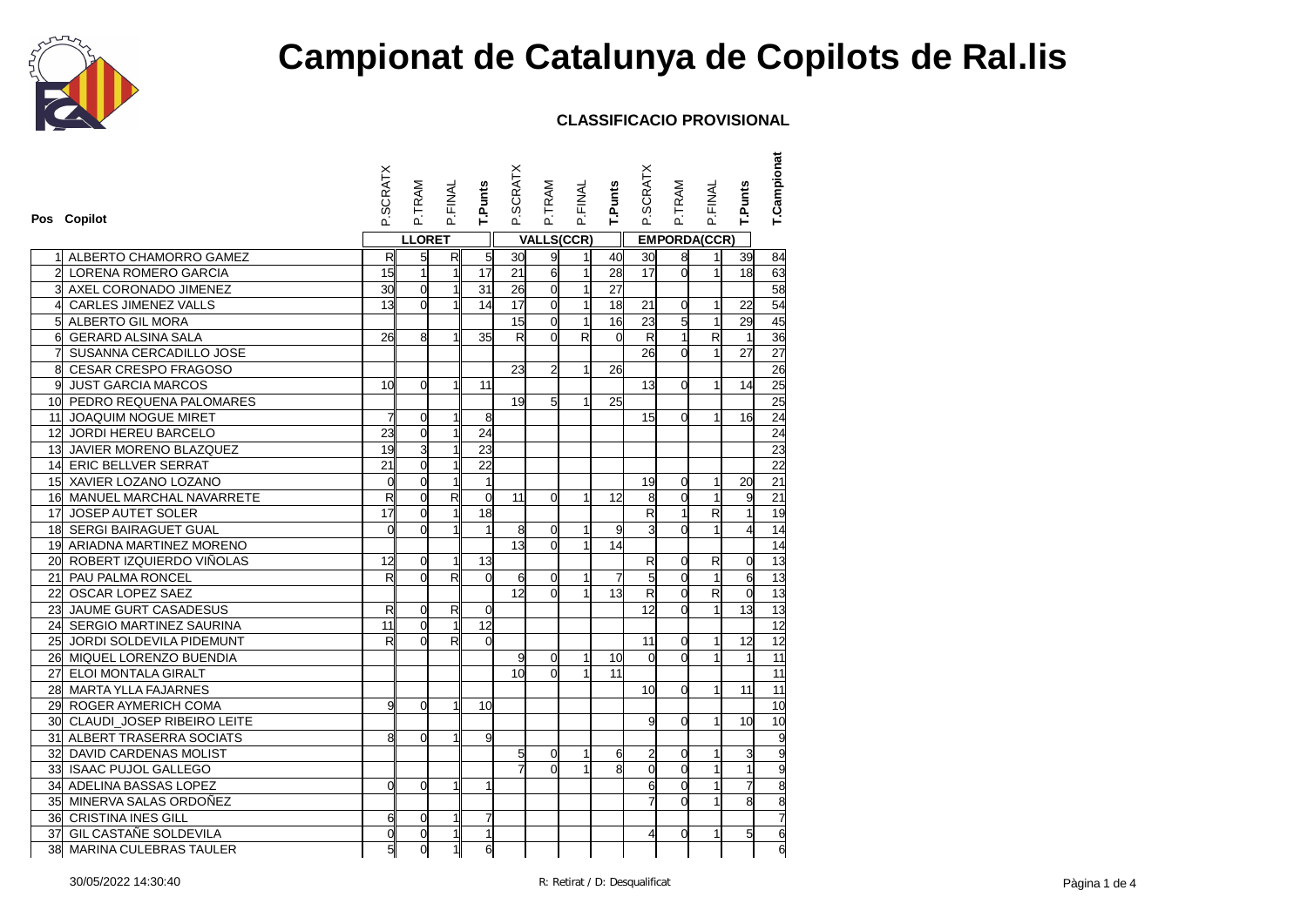

| Pos Copilot                       | P.SCRATX       | P.TRAM         | P.FINAL        | T.Punts        | P.SCRATX       | P.TRAM            | P.FINAL        | <b>T.Punts</b>          | P.SCRATX                | P.TRAM              | P.FINAL      | T.Punts        | T.Campionat    |
|-----------------------------------|----------------|----------------|----------------|----------------|----------------|-------------------|----------------|-------------------------|-------------------------|---------------------|--------------|----------------|----------------|
|                                   |                | <b>LLORET</b>  |                |                |                | <b>VALLS(CCR)</b> |                |                         |                         | <b>EMPORDA(CCR)</b> |              |                |                |
| 39 ALBERTO FERNANDEZ RAMIREZ      | 4              | $\overline{0}$ | 11             | 5 <sup>1</sup> |                |                   |                |                         | $\overline{\mathsf{R}}$ | $\overline{0}$      | R            | $\overline{0}$ | $\frac{5}{5}$  |
| 40 GERARD TABERNER CLOS           |                |                |                |                | $\overline{2}$ | 0                 | $\mathbf{1}$   | 3                       | $\mathbf{1}$            | $\Omega$            | $\mathbf{1}$ | $\overline{2}$ |                |
| 41 ALBERT CASAPONSA SACREST       |                |                |                |                | з              | $\overline{0}$    | $\mathbf{1}$   | $\overline{\mathbf{4}}$ | $\mathbf{0}$            | $\Omega$            |              |                |                |
| 42 ALEIX HERNANDEZ SABAT          |                |                |                |                |                | $\overline{0}$    | $\mathbf{1}$   | 5                       |                         |                     |              |                |                |
| <b>43 SONIA MONTILLA MARTINEZ</b> | 0              | $\overline{0}$ | 1              | 1              | 1              | $\Omega$          | 1              | $\overline{2}$          | $\mathbf{0}$            | $\Omega$            | 1            | 1              |                |
| 44 ALBERT GARCIA BELISARIO        | 3              | $\overline{0}$ | $\mathbf{1}$   | $\overline{4}$ |                |                   |                |                         |                         |                     |              |                |                |
| 45 CHRISTIAN GOMEZ FABRA          | $\overline{0}$ | $\overline{0}$ | $\mathbf{1}$   | $\mathbf{1}$   | $\Omega$       | 0                 | 1              | $\mathbf{1}$            | ď                       | $\Omega$            |              | $\overline{1}$ |                |
| 46 JOAN CARREIRAS COLL            | $\overline{2}$ | $\overline{0}$ | 1              | 3              |                |                   |                |                         |                         |                     |              |                |                |
| 47 JOAN CIRCUNS COTS              |                | $\overline{0}$ | $\mathbf{1}$   | $\overline{a}$ | R              | 0                 | R              | $\overline{0}$          |                         |                     |              |                | $\overline{c}$ |
| 48 LLORENÇ MUÑOZ LOPEZ            | $\Omega$       | $\Omega$       |                |                |                |                   |                |                         | O                       | $\Omega$            | 1            | 1              |                |
| 49 MARTA DOMENECH TAPIAS          |                |                |                |                |                |                   |                |                         | d                       |                     |              | $\overline{a}$ | $\overline{2}$ |
| 50 GUILLEM GODAYOL ROVIRA         |                |                |                |                | $\overline{0}$ | 0                 | 1              | 1                       | $\overline{0}$          | $\Omega$            |              | $\mathbf{1}$   | $\overline{2}$ |
| 51 MIQUEL VELILLA MARTINEZ        |                |                |                |                | $\Omega$       | $\overline{0}$    | 1              | 1                       | d                       | $\Omega$            | 1            | $\mathbf{1}$   |                |
| 52 CARLOS CABRERO OLMOS           |                |                |                |                | $\mathbf{0}$   | $\overline{0}$    | 1              | 1                       | $\mathsf{O}$            | $\Omega$            |              | $\mathbf{1}$   | $\overline{c}$ |
| 53 OSCAR REBERTE BAÑERES          |                |                |                |                | $\Omega$       | $\overline{0}$    | 1              | 1                       | $\mathsf{O}$            | $\Omega$            | $\mathbf{1}$ | $\mathbf{1}$   | $\overline{2}$ |
| 54 CARLES CORTES SAU              |                |                |                |                | $\Omega$       | 0                 | 1              | 1                       | d                       | $\Omega$            | 1            | $\mathbf{1}$   |                |
| 55 SALVADOR FIGUERAS LIÑAN        |                |                |                |                | O              | 0                 | 1              | 1                       | $\overline{0}$          | $\Omega$            | 1            | $\mathbf{1}$   | $\overline{2}$ |
| 56 NADEZDA RYCHKARA NICOLAEVNA    |                |                |                |                | $\overline{0}$ | 0                 | 1              | 1                       | O                       | $\Omega$            |              | $\mathbf{1}$   | $\frac{1}{2}$  |
| 57 JAN IBAÑEZ RIBA                |                |                |                |                | $\mathbf{0}$   | $\overline{0}$    | 1              | 1                       | $\overline{O}$          | $\Omega$            |              | $\mathbf{1}$   |                |
| 58 LAURA HERMOSO PALAU            |                |                |                |                | O              | $\Omega$          | 1              |                         | $\Omega$                | $\Omega$            |              |                |                |
| 59 FRANCISCO ESPINOLA JEREZ       | $\overline{0}$ | $\overline{0}$ | 1              | 1              |                |                   |                |                         |                         |                     |              |                |                |
| 60 COSME GONZALEZ LOPEZ           | o              | $\overline{0}$ | $\mathbf{1}$   |                |                |                   |                |                         |                         |                     |              |                |                |
| 61 MARÇAL MOMPIO DE_TRINCHERIA    | $\Omega$       | $\Omega$       | 1              |                |                |                   |                |                         |                         |                     |              |                |                |
| 62 ALBA LLOVERAS LOPEZ            | $\overline{0}$ | $\overline{0}$ | 1              | 1              |                |                   |                |                         |                         |                     |              |                |                |
| 63 EUGENIA DE MIGUEL MALAGRIDA    | $\overline{0}$ | $\overline{0}$ | $\overline{1}$ | $\mathbf{1}$   |                |                   |                |                         |                         |                     |              |                |                |
| 64 JOSEP CONILL SANCHEZ           | $\Omega$       | $\overline{0}$ | 1              | $\mathbf{1}$   |                |                   |                |                         |                         |                     |              |                |                |
| 65 JOSUE SANCHEZ RUIZ             | $\overline{0}$ | $\mathbf 0$    | $\mathbf{1}$   | $\mathbf{1}$   | R              | 0                 | R              | 0                       | R                       | $\Omega$            | R            | $\overline{0}$ |                |
| 66 ALEIX ASTUDILLO FAGUNDO        | $\overline{0}$ | $\overline{0}$ | 1              | 1              |                |                   |                |                         |                         |                     |              |                |                |
| 67 DANIEL MUNTADAS BUSQUET        | $\overline{0}$ | $\overline{0}$ | 1              | $\overline{1}$ |                |                   |                |                         | $\mathsf{R}$            | $\overline{0}$      | $\mathsf{R}$ | $\overline{0}$ |                |
| 68 JOSE MARMOL MATES              | $\Omega$       | $\overline{0}$ |                | $\overline{1}$ |                |                   |                |                         | R                       | $\Omega$            | R            | $\Omega$       |                |
| 69 ORIOL ESPINOLA HERNANDEZ       | $\Omega$       | $\Omega$       | 1              | $\mathbf{1}$   | R              | 0                 | R              | 0                       | R                       | $\Omega$            | R            | $\Omega$       |                |
| 70 ZWENTIBOLD TORRES PUENTE       |                |                |                |                | $\Omega$       | $\Omega$          | $\mathbf{1}$   | 1                       |                         |                     |              |                |                |
| 71 JOSE_ANGEL GONZALEZ ZAMORA     |                |                |                |                |                |                   |                |                         | $\alpha$                | $\Omega$            |              | 1              |                |
| 72 INGRID MIR BARDERA             |                |                |                |                |                |                   |                |                         | $\mathbf{0}$            | $\Omega$            | 1            | $\mathbf{1}$   |                |
| 73 JOAQUIM MORENO TRIAS           |                |                |                |                |                |                   |                |                         | $\Omega$                |                     |              |                |                |
| 74 CARLOTA TEIXIDO SANGENIS       |                |                |                |                | $\overline{0}$ | 0                 | 1              | 1                       |                         |                     |              |                |                |
| 75 ERIC PARRA SANCHEZ             |                |                |                |                | $\overline{0}$ | 0                 | $\overline{1}$ | $\mathbf{1}$            |                         |                     |              |                |                |
| 76 JAUME GARCIA COMELLAS          |                |                |                |                | R              | $\mathbf 0$       | R              | $\overline{0}$          | <sub>o</sub>            | 0                   | $\mathbf{1}$ | $\mathbf{1}$   |                |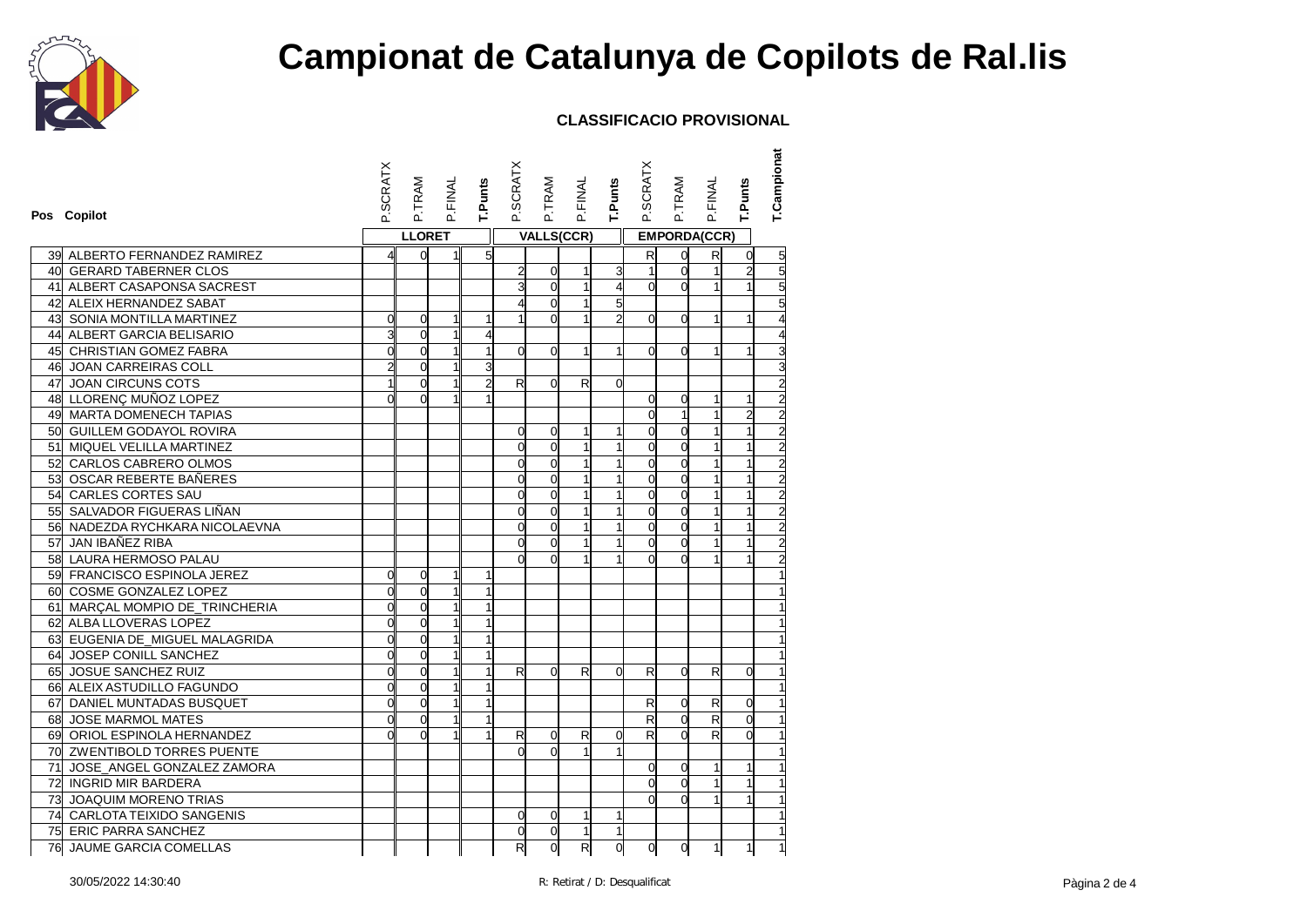

| Pos Copilot                         | P.SCRATX     | P.TRAM         | P.FINAL                 | T.Punts        | P.SCRATX     | P.TRAM         | P.FINAL           | T.Punts     | P.SCRATX     | P.TRAM              | P.FINAL      | T.Punts        | T.Campionat    |
|-------------------------------------|--------------|----------------|-------------------------|----------------|--------------|----------------|-------------------|-------------|--------------|---------------------|--------------|----------------|----------------|
|                                     |              | <b>LLORET</b>  |                         |                |              |                | <b>VALLS(CCR)</b> |             |              | <b>EMPORDA(CCR)</b> |              |                |                |
| 77 JORDI SANCHEZ PRADES             | R            | $\overline{0}$ | $R_{\parallel}$         | $\Omega$       |              |                |                   |             | $\mathsf{o}$ | 0                   |              | 1              |                |
| 78 RUBEN ORDOÑEZ MORALES            |              |                |                         |                | R            | $\overline{0}$ | R                 | 0           | $\mathbf{0}$ | $\Omega$            | $\mathbf{1}$ | 1              |                |
| 79 XAVI RAMIREZ JIMENEZ             |              |                |                         |                | 0            | $\mathbf 0$    | $\mathbf{1}$      | 1           |              |                     |              |                |                |
| 80 ALEXANDRE GÜIZA ALONSO           |              |                |                         |                | $\Omega$     | $\Omega$       | $\mathbf{1}$      | 1           |              |                     |              |                |                |
| 81 FRANCESC VENTURA SIMON           |              |                |                         |                |              |                |                   |             | 0            | $\Omega$            | 1            | 1              |                |
| 82 DOMENEC CASTELLET DE_LA_PUEBLA   |              |                |                         |                |              |                |                   |             | $\Omega$     | $\Omega$            | $\mathbf{1}$ | $\mathbf{1}$   |                |
| 83 RAIMON MORATO RIERA              |              |                |                         |                | 0            | $\Omega$       | $\mathbf{1}$      | 1           |              |                     |              |                |                |
| 84 DANIEL FERNANDEZ MORENO          |              |                |                         |                | $\Omega$     | $\Omega$       |                   |             |              |                     |              |                |                |
| 85 RAQUEL MONTSECH BERROCAL         |              |                |                         |                |              |                |                   |             | 0            | $\Omega$            | 1            | 1              |                |
| 86 JAVIER ESPIGUL ROCA              |              |                |                         |                |              |                |                   |             | $\Omega$     | $\Omega$            | $\mathbf 1$  | 1              |                |
| 87 ANIOL REGINCOS PRATS             |              |                |                         |                |              |                |                   |             | $\mathsf{d}$ | $\overline{0}$      | $\mathbf{1}$ | $\mathbf{1}$   |                |
| 88 AINOA GARCIA MORALES             |              |                |                         |                |              |                |                   |             | $\mathbf{0}$ | $\overline{0}$      |              | 1              |                |
| 89 ALEX PADILLA PELEGRIN            |              |                |                         |                |              |                |                   |             | $\Omega$     | $\Omega$            |              |                |                |
| 90 VICENS RODRIGUEZ SERRANO         |              |                |                         |                | 0            | $\overline{0}$ | $\mathbf{1}$      | 1           |              |                     |              |                |                |
| 91 MIREIA BARTES RODRIGUEZ          |              |                |                         |                | $\Omega$     | $\Omega$       | $\mathbf{1}$      |             | $\mathsf{R}$ | 0                   | R            | $\overline{0}$ |                |
| 92 BIEL MASSOT LOPEZ                | R            | $\Omega$       | $\mathsf{R}$            | $\Omega$       |              |                |                   |             | $\Omega$     | $\overline{0}$      |              | 1              |                |
| 93 MIQUEL AMBLAS MADRIGUERA         |              |                |                         |                |              |                |                   |             | $\Omega$     | $\overline{0}$      | 1            | $\mathbf{1}$   |                |
| 94 XAVIER TORT PINIELLA             | R            | $\mathbf 0$    | $\mathsf{R}$            | $\mathbf 0$    |              |                |                   |             |              |                     |              |                | $\overline{0}$ |
| 95 JOAN CODINACHS GALINDO           | $\mathsf{R}$ | $\overline{0}$ | $\overline{\mathsf{R}}$ | $\Omega$       | $\mathsf{R}$ | $\Omega$       | R                 | $\Omega$    |              |                     |              |                |                |
| 96 MARC QUE CANALS                  | $\mathsf{R}$ | $\mathbf 0$    | $\mathsf{R}$            | $\mathbf 0$    |              |                |                   |             |              |                     |              |                |                |
| 97 XAVIER COMPANY JOSE              | R            | $\overline{0}$ | $\overline{\mathsf{R}}$ | $\Omega$       |              |                |                   |             | R            | $\Omega$            | R            | $\Omega$       | $\Omega$       |
| 98 MIGUEL_ANGEL IBAÑEZ SOTOS        | $\mathsf{R}$ | $\overline{0}$ | $\mathsf{R}$            | $\overline{0}$ | $\mathsf{R}$ | $\Omega$       | R                 | $\Omega$    |              |                     |              |                | 0              |
| 99 SARA VELASCO QUEIROS             | R            | $\overline{0}$ | R                       | $\Omega$       |              |                |                   |             |              |                     |              |                |                |
| 100 JORDI ESTANYOL PRIM             |              |                |                         |                |              |                |                   |             | R            | $\overline{0}$      | R            | $\Omega$       |                |
| 101 ELOI CUENCA BRUNET              | $\mathsf{R}$ | $\overline{0}$ | $\mathsf{R}$            | 0              |              |                |                   |             |              |                     |              |                | $\overline{0}$ |
| 102 SARA NIETO FANLO                |              |                |                         |                |              |                |                   |             | R            | $\Omega$            | $\mathsf{R}$ | $\Omega$       |                |
| 103 GERARD BELLVER SERRAT           | R            | 0              | R                       | $\Omega$       |              |                |                   |             |              |                     |              |                |                |
| 104 JOSEP_R. RIBOLLEDA BEL          | R            | $\overline{0}$ | $\overline{\mathsf{R}}$ | $\Omega$       |              |                |                   |             |              |                     |              |                | $\Omega$       |
| 105 RAMON LOPEZ CROS                | R            | $\overline{0}$ | R                       | $\Omega$       |              |                |                   |             |              |                     |              |                |                |
| 106 RUBEN RUIZ ZAFRA                | R            | $\mathbf 0$    | $\mathsf{R}$            | $\mathbf 0$    |              |                |                   |             |              |                     |              |                |                |
| 107 ALBERT ROGER REIG               | R            | $\Omega$       | R                       | $\Omega$       |              |                |                   |             |              |                     |              |                | $\overline{O}$ |
| 108 LUKA LARROSA DEL_REY            |              |                |                         |                |              |                |                   |             | R            | 0                   | R            | $\overline{0}$ |                |
| 109 MIQUEL RABASSEDA BOSCH          |              |                |                         |                |              |                |                   |             | R            | $\Omega$            | R            | $\overline{0}$ |                |
| 110 VEJAS_PAULIUS RAUBA RUBLIAUSKAS | R            | $\overline{0}$ | $\mathsf{R}$            | $\mathbf 0$    |              |                |                   |             |              |                     |              |                | $\Omega$       |
| 111 FRANCESC_XAVIER CLA VENDRELL    | R            | $\Omega$       | R                       | $\Omega$       |              |                |                   |             | $\mathsf{R}$ | $\overline{0}$      | $\mathsf{R}$ | $\Omega$       |                |
| 112 CARLES PLANELL VIVES            |              |                |                         |                | R            | $\overline{0}$ | R                 | 0           |              |                     |              |                |                |
| 113 XAVI ESTALELLA GUAL             |              |                |                         |                | $\mathsf{R}$ | $\mathbf 0$    | R                 | $\mathbf 0$ |              |                     |              |                | $\overline{0}$ |
| 114 IGOR DIEZ GARCIA                | R            | $\overline{0}$ | R                       | $\mathbf 0$    |              |                |                   |             |              |                     |              |                | d              |